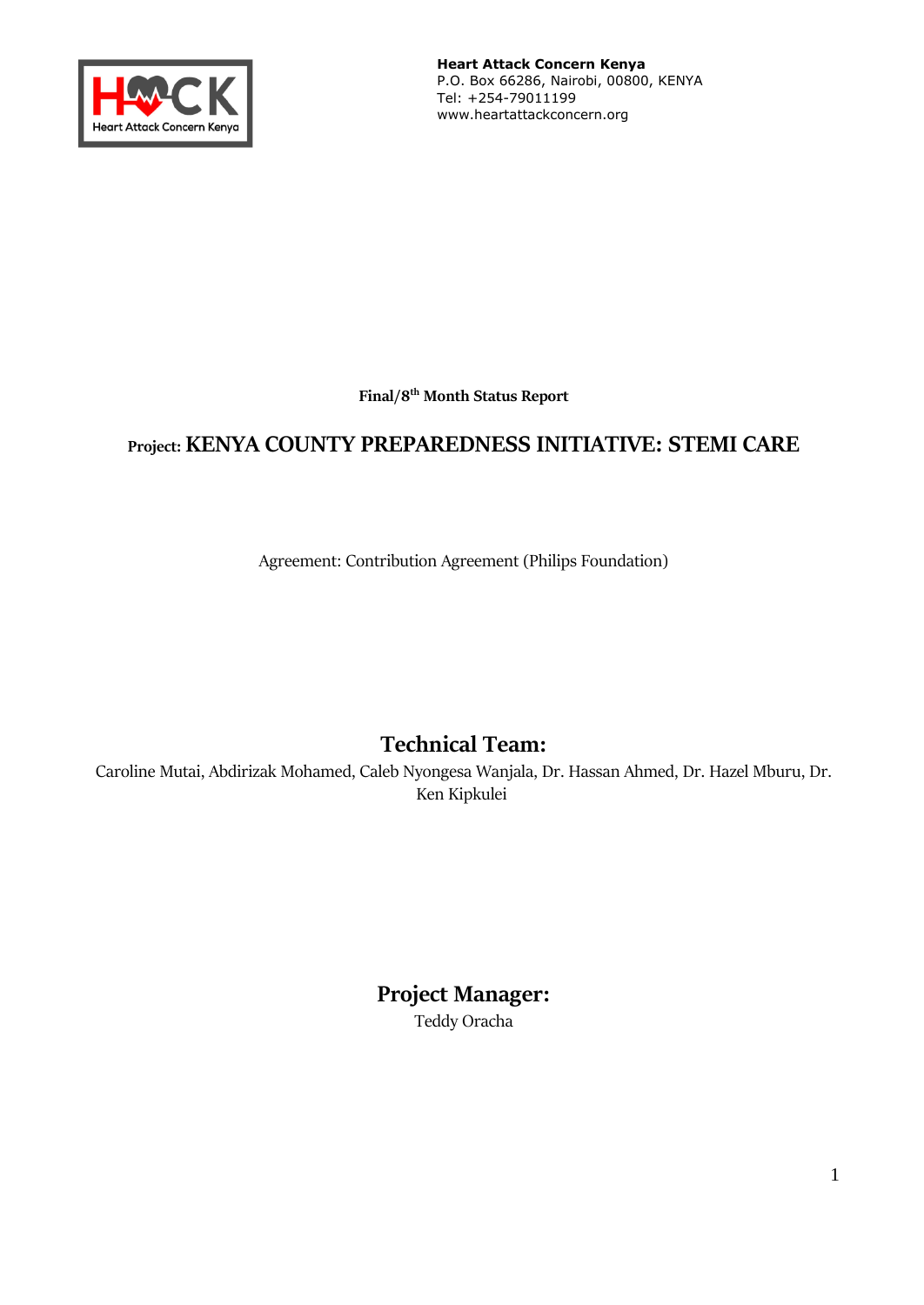# **KENYA COUNTY PREPAREDNESS INITIATIVE: STEMI CARE**

### **EXECUTIVE SUMMARY**

The report summarizes the activities and outputs realized under the Heart Attack Concern Kenya (HACK) Project funded by the Philips Foundation. The donation agreement was signed on 25th September 2020. As part of the agreement with Philips foundation, HACK was to present an 8-month progress report / Status. This report is intended to share updates of the project with an aim of reporting on performance, key outcomes, and documenting lessons learned as well as the areas of improvement experienced during the project implementation.

The HACK Project is implementing a preparedness initiative to create a model for quality delivery of STEMI care in 6 county hospitals. The Project is set out to ensure county level health care workers are equipped with proper skills to diagnose and manage STEMI. The Project is being implemented in collaboration with the county governments and the Philips Research team in Kenya.

The HACK project aims to improve preparedness for recognition, diagnosis and prompt and appropriate treatment for heart attack patients through:

- Development of STEMI guidelines, training of health workers and mentorship
- Equipping of facilities with ECGs and training
- Strengthening heart attack referral systems
- Educating the public on recognition of heart attack symptoms and appropriate care
- M&E for learning and policy advocacy

This status report covers the first 8 months of the projects' one-year implementation period. The purpose of this report therefore is to provide updates on healthcare workers capacity building, patient outcomes, working Community referral structures, partnerships that has created effectiveness and sustainability that would inform our partners, and donors like Philips Foundation, and County governments among others on the need to scale up to other counties where such services are needed to save lives. This report should also generate transferable learning for a wider audience including donor agencies, governments of other counties, including policy-makers.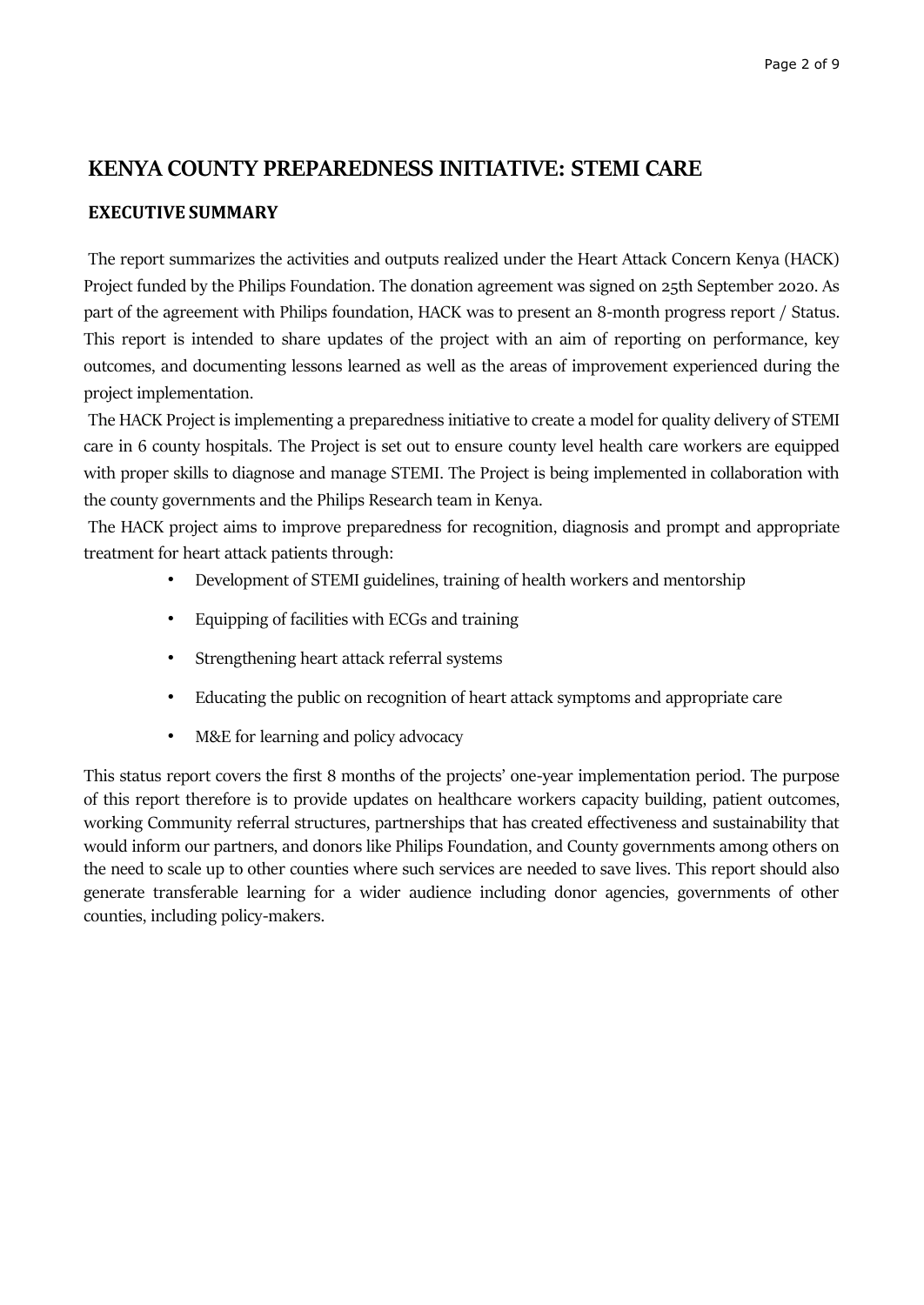# **1. INTRODUCTION**

The reports presents a summary of the project activities and the status of implementation. Separate activity reports are included as part of this report submission, these include:

- Kick Off meeting report
- Baseline Report of the Kenya County Survey
- Healthcare workers training report
- Community Health Volunteers Report
- **STEMI Protocols**
- **M&E** Framework

# **2. BACKGROUND**

Management of heart attack in Kenya especially at the County level faces major challenges ranging from systemic health system challenges such as lack of equipment, commodities and medicines, to limited human resources and limited capacity to diagnose and manage heart attacks. At the population level, urbanization and globalization has contributed to lifestyle changes and the rising number of heart attacks in Kenya. This has affected the socioeconomic status of the community and on its own has become a barrier. Additionally, low level of awareness of heart attack symptoms at the community level, delays in seeking care and health system factors such as delays in recognition of heart attack signs and symptoms, minimal diagnostic and treatment capacity, all contribute to adverse outcomes in heart attack patients.

Heart Attack Concern Kenya (HACK), is implementing a Project in 3 counties in Kenya to address some of the gaps in heart attack awareness and care in Kenya. The priorities for implementation were informed by a needs analysis carried out in December 2020, the results are reported in the Project's baseline report. The project has been guided by a set of objectives and indicators to ensure we have met the goal of ensuring county hospitals are well prepared to tackle STEMI emergencies.

This report provides a highlight on some of the achievements, activities and challenges HACK has experienced during the implementation process.

# **3. IMPLEMENTATION PROCESS AND ACCOMPLISHMENTS**

This section of the report provides a summary of the implementation process in the various result areas of the Project.

#### **3.1. Development of STEMI guidelines, training of health workers and mentorship**

Availability and adherence to evidence-based treatment guidelines for acute myocardial infarction (AMI) has been shown to reduce mortality and adverse cardiovascular events. Guidelines and protocols are necessary to guide health care workers on diagnosis, optimal treatment options and form the basis for quality improvement audits and improvements at the hospital level. Results from the baseline assessment indicated that none of the 6 target hospitals had STEMI protocols in place. The HACK Project supported the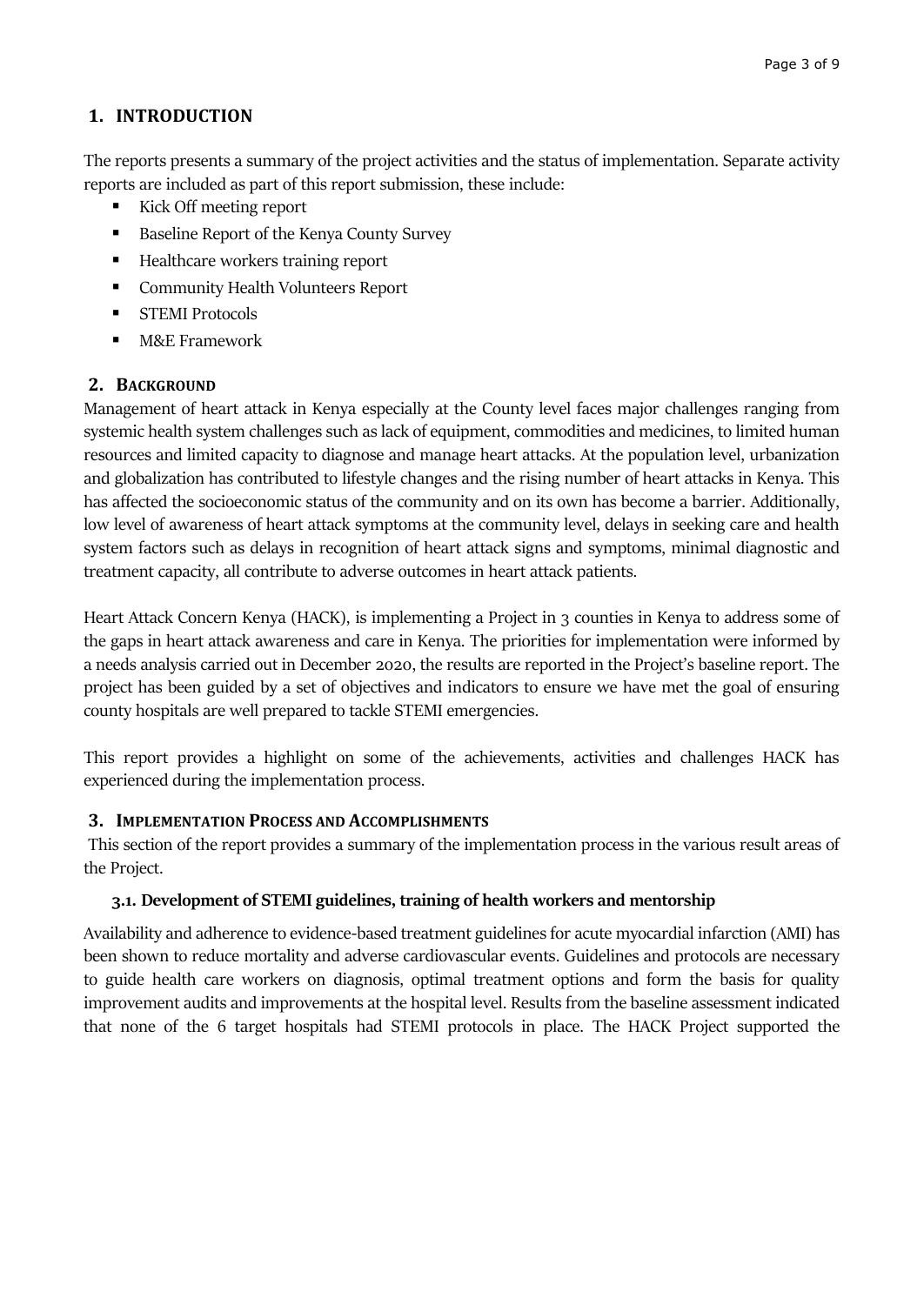development of STEMI Protocols for use in the target facilities with input from cardiologists, county staff and health workers working in the target facilities, the protocols are included in the submission. STEMI protocols provide guidance on the management of patient presenting with chest pain at the facility level. Protocols were developed depending on the patient care and management in county hospitals. Healthcare workers were later trained on how to use the protocol.

Training of healthcare workers was started in March 2021 and it was carried out in two phases:

- 1. Three-hour webinar training session for three days for all 75 healthcare workers
- 2. Physical (face-to-face) training session for 2 days in each county.

A training criterion was developed to help in the identification of the health workers to be trained. The project coordinators in the three counties with the help of the county governments and the lead physicians in the counties supported the identification of health workers to be trained and the logistics for the trainings. The trainings were structured in three key areas to ensure that the Project met its goals. The key training areas were, 1) Introduction to ACLS/BLS, 2) Introduction to ACS, and 3) Fundamentals of ECG. To gauge the level of knowledge and skills among the healthcare workers, a pre-test was carried out on all the 75 healthcare workers. 22% reported having had advanced cardiac life support training, 59% reported having had Basic life support training, and 19% had no prior training on life support.

We assessed the ability of the healthcare workers to obtain a 12-lead ECG before the training and approximately 59.3% of the healthcare workers could not carry out an ECG. After the training, the confidence level increased to 97.1%. 40.7% of healthcare workers were not confident enough to diagnose an MI while 29.7% were somewhat confident. After the training, 68.6% were very confident to diagnose an MI while only 7.4% were unsure. The detailed training report is available.

A WhatsApp based platform was created for the health worker to provide an avenue for mentorship, knowledge sharing and support for diagnosis and management of the conditions identified. Cardiologists who are part of the HACK team are able to offer support remotely through the WhatsApp platform. The Project also developed a second ECG training module that will be used to training health workers through online webinars that will run for five months. This training module covers diagnosis and management of STEMI. A case-based learning approach will be used to ensure healthcare workers are able to relate to the training and understand.

As part of the continuous education for healthcare workers, we managed to train 495 healthcare workers over the period of 5 months training. To gauge their understanding, a post-test was carried out and the results were positive as majority of them were able to interpret ECGs and diagnose a STEMI.

# **3.2. Equipping of facilities with ECGs and implementation**

The easiest and most efficient way of diagnosing STEMI is through an electrocardiogram. The American College of Cardiology (ACC) guidelines recommends an ECG to be done within 10 minutes to avoid adverse cardiac outcomes on the patient. Each county was equipped with two ECG machines, one in level 5 county hospital and another in Level 4, both capable of telephonic transmission of ECGS for interpretations and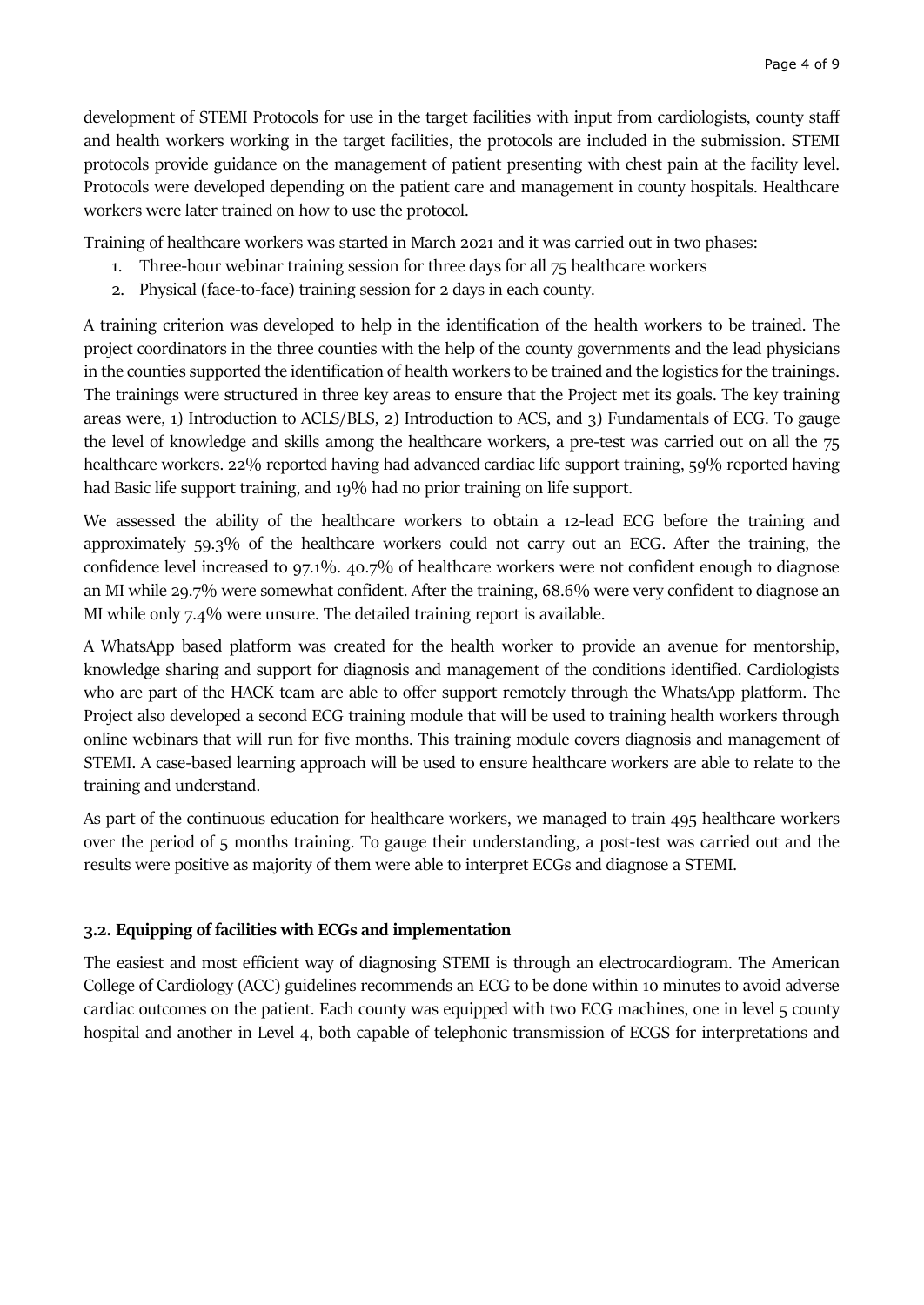guidance. All healthcare workers were trained on the use and operation of the ECG machines. The ECG machines were placed in the A&E departments of each county hospital.

Since the installation of the ECG machines in March 2021, we have managed to conduct 962 ECG exams on patients presenting with chest pain in the target hospital. The STEMI Protocols guide the health workers on the patients that fit the criteria for an ECG exam.

ECG examinations are also in the wards and outpatient clinics indicating the high need for ECG equipment in the hospitals. Since the implementation of the ECGs, a number of cardiac conditions have been diagnosed and patients treated or referred. Out of the 962 ECGs, we have managed to diagnose 32 cases of 1<sup>st</sup> degree AV block, 41 right bundle branch block (RBBB), 30 left bundle brunch block (LBBB), 52 Sinus bradycardia, 164 Left Ventricular Hypertrophy (LVH), 163 Sinus Tachycardia, 13 Acute MI and 4 complete heart block. Patients who had complete heart block were successfully referred to Kenyatta National Hospital.

The baseline survey showed that only one of the hospitals had an ECG available within 30 minutes, it took more than 90 minutes to more than 3 hours for an ECG to be done and interpreted in the other 5 hospitals. With the placement of the ECG machines and training, this gap reduced tremendously with now ECGs being done within 10 minutes and interpretation is effectively done with proper diagnosis. Support from Tricog team has also come a long way to ensuring the machine is well serviced and this has improved the patient flow in casualty of the county hospitals. Having a focal person carrying out the ECGs has eased the burden and workload of healthcare workers, enabling them to concentrate on the treatment options of patient who have been diagnosed with cardiac conditions.

#### **3.3. Strengthening heart attack referral system**

Timely transfer of patients to the nearest hospitals for initial diagnosis and management, and later to facilities where reperfusion therapy can be administered such as percutaneous coronary intervention (PCI) capable facilities is important for further evaluation and treatment of STEMI patients. As part of the HACK Project, a referral network has been created from the community level to the six target county hospitals. Training of CHVs on infographic and symptoms of chest pain has created a referral network from the community (households) to the County facilities and now to the main referral networks. HACK is planning to partner with Armref and Flare ambulance companies to create a more stable and reliable referral network to ensure timely care has been given to patients.

#### **3.4. Educating the public on recognition of heart attack symptoms and appropriate care**

The Project developed simplified education material for educating the public on heart attack signs and symptoms, risk factors and healthy living. The education material were translated into local languages in both print and video. Infographics on heart attack signs and symptoms, risk factors and healthy living have been disseminated by CHVs in the community and by the project team in the social media pages. The education content has also been shared through various local radio stations for airing and broadcast. We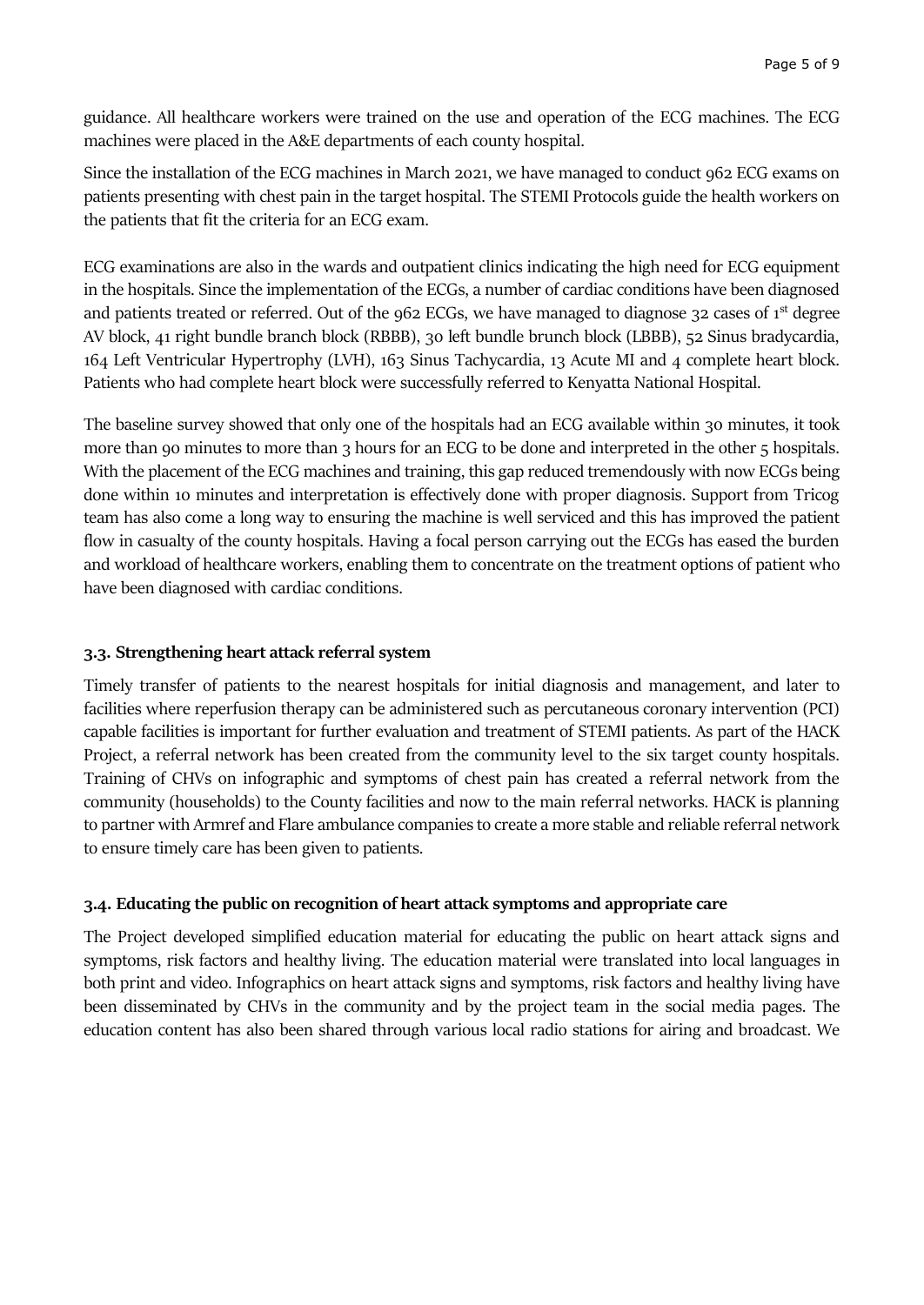managed to develop videos and audio of the infographics and had them translated into local languages of the three counties. This was aired on radio stations to ensure proper dissemination of information has been done.

Positive impact has been felt on the community level and patient as now they can be able to access cardiac diagnostic services. Information on chest pain disseminated by the CHVs has been well received and now the community can know the difference between a pneumonia chest pain and a heart attack chest pain. Accessibility of the ECG in the lower level of hospital has greatly improved the timely diagnosis and treatment of patients improving their quality of life and better management of their health. Community members who have chronic disease are now able to be screened for early sings of cardiac disease and manage it before it's too late. As of now we have 24% of the referrals done by CHVs, 58% are patients who just walked in to casualty with symptoms of chest pain, 2% were from print media and 16% were from the Level 4 facilities

#### **3.5. M&E for learning and policy advocacy**

One of the main components of the HACK Project is gathering learnings and sharing best practices for policy and investments advocacy. The Project conducted a baseline assessment that provided information on the service delivery gaps in the target hospitals. The findings informed the design of the Project and were used to inform and lobby the counties to improve investments for heart attack service readiness and availability. Some of the outcomes of the evidence-based lobbying process is the investments by the county hospitals to procure consumables for the ECGs, procure laboratory reagents for Troponin testing and Thrombolytics for management of patients. The county hospitals have also allocated space and human resource to support the ECG services.

Additionally, the Project M&E plan contains indicators that are tracked to inform project implementation and performance. A tracking tool was developed to track each indicator monthly to ensure that there is upto-date data and use the data to come up with mitigation strategies where necessary. The updated M&E framework is shared with this report.

Key findings from the baseline assessment and some of the implementation updates were shared during the 15th (Pan-African Society of Cardiology) PASCAR and Kenya Cardiac Society (KCS) Congress 2021. The Congress seeks to bring together key players from the healthcare ecosystem, and provide a conducive environment to facilitate a cutting-edge learning experience in cardiovascular medicine and surgery. One of the presentations from the HACK Project won a best presentation award.

#### **4. Challenges faced during implementation**

During project implementation, HACK has encountered a series of challenges from the County hospitals. Some of the challenges faced are:

- 1. High staff turnover in the hospitals This affected the kick off the ECGs in the Counties and the lack of ownership. This challenge was resolved by ensuring we had a focal point person to carry out ECGs in the county hospitals and ensure data are keyed in.
- 2. Deficient Manpower trained health care workers within the health Hospitals.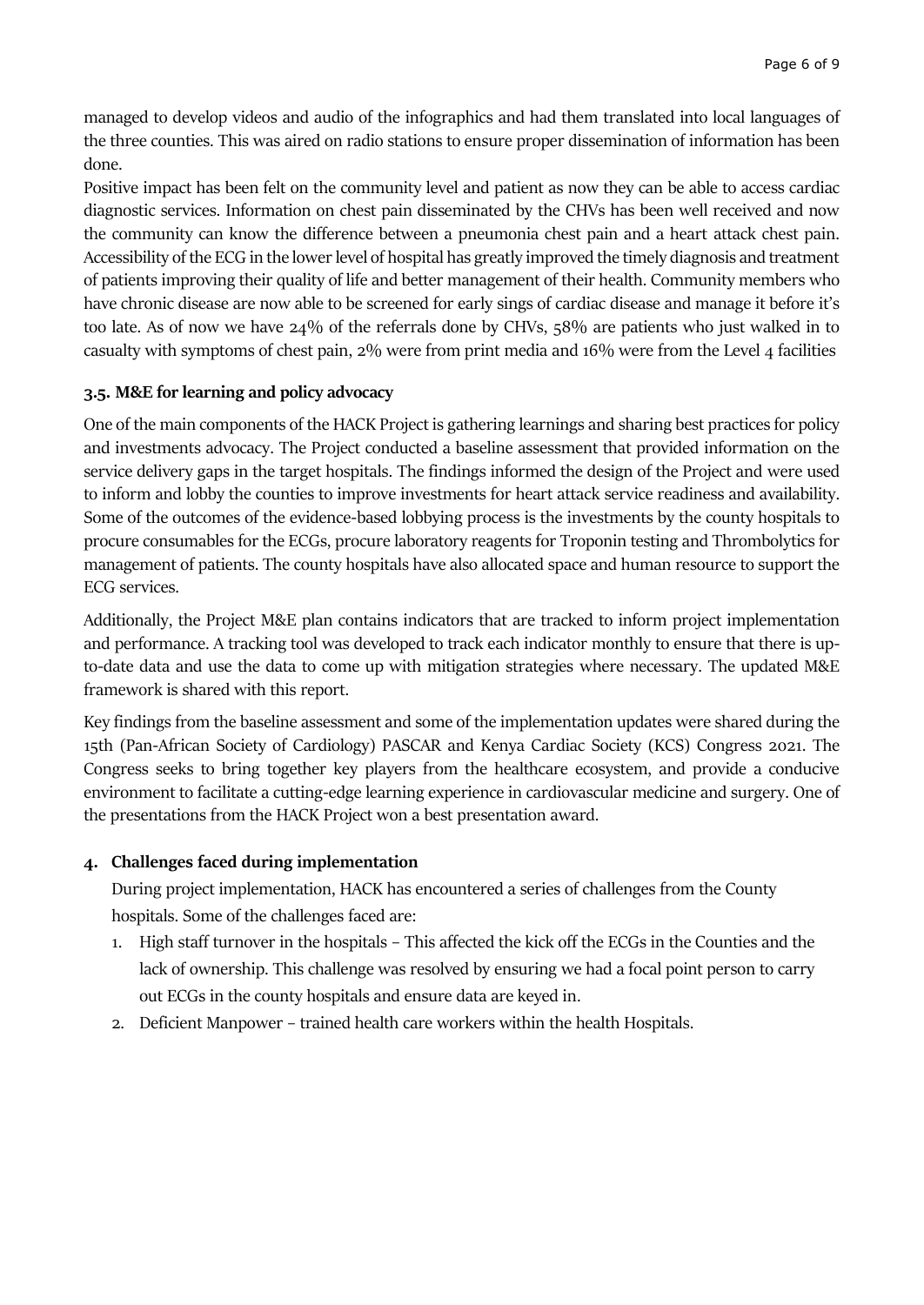- 3. Systemic challenges in the level 4 hospitals.
- 4. Cumbersome procurement process in the County hospitals the project had a difficult time in ensuring the ECG papers were procured by the hospitals and have the thrombolytics.

#### **5. CONCLUSIONS**

The project has identified the need to strengthen health systems infrastructure and human resource to provide quality cardiac care. The insights from the implementation process also highlight the need to involve the key decision makers and the importance of government support and political good to ensure successful implementation and sustainability. The involvement of the county governments has ensured the allocation of resources to procure essential drugs and commoditiesfor the management of STEMI. Continuous capacity building among health care workers is essential to improve their knowledge in medical management of patients. With the rising number of Non-communicable diseases, the counties should set up structures or systems strong enough to manage these public health concerns. These structures would aim to reduce the morbidity and mortality of patients through availability of services, timely interventions and improvements in the referral systems for further management.

#### **6. RECOMMENDATIONS**

From the learnings from the implementation process, below are the recommendations:

#### **6.1. Capacity Building**

The survey and implementation of the project has encountered some challenges especially those related to availability of human resources and the skill level of healthcare workers. STEMI preparedness needs healthcare workers that have STEMI recognition, diagnosis and management capacity. For example, skills such as ECG examination and interpretation were initially lacking among the different carders of health care workers working in the target facilities. This situation is aggravated by the lack of enough personnel for healthcare service delivery. This was a challenge in the project as we had to re-train healthcare workers as there was a high turnover of personnel in the hospitals. It is therefore vital for county governments to ensure the patient to health worker ratio has been reduced, that the available human resource has the necessary knowledge and skills to deliver care, and that there is retention/redistribution of health workers within a facility based on competencies and need.

#### **6.2. Governance**

Health care service delivery in the country and the counties is mostly measured by the impact, inputs and outcomes of implemented projects. Most programs track their success by activity outputs, coverage and reach of the projects and lack metrics to track impact on patient outcomes. Good governance can promote effective health service delivery especially when informed by data and evidence. Some of the aspects of good governance is standards, incentives, information, and accountability. In order to measure good governance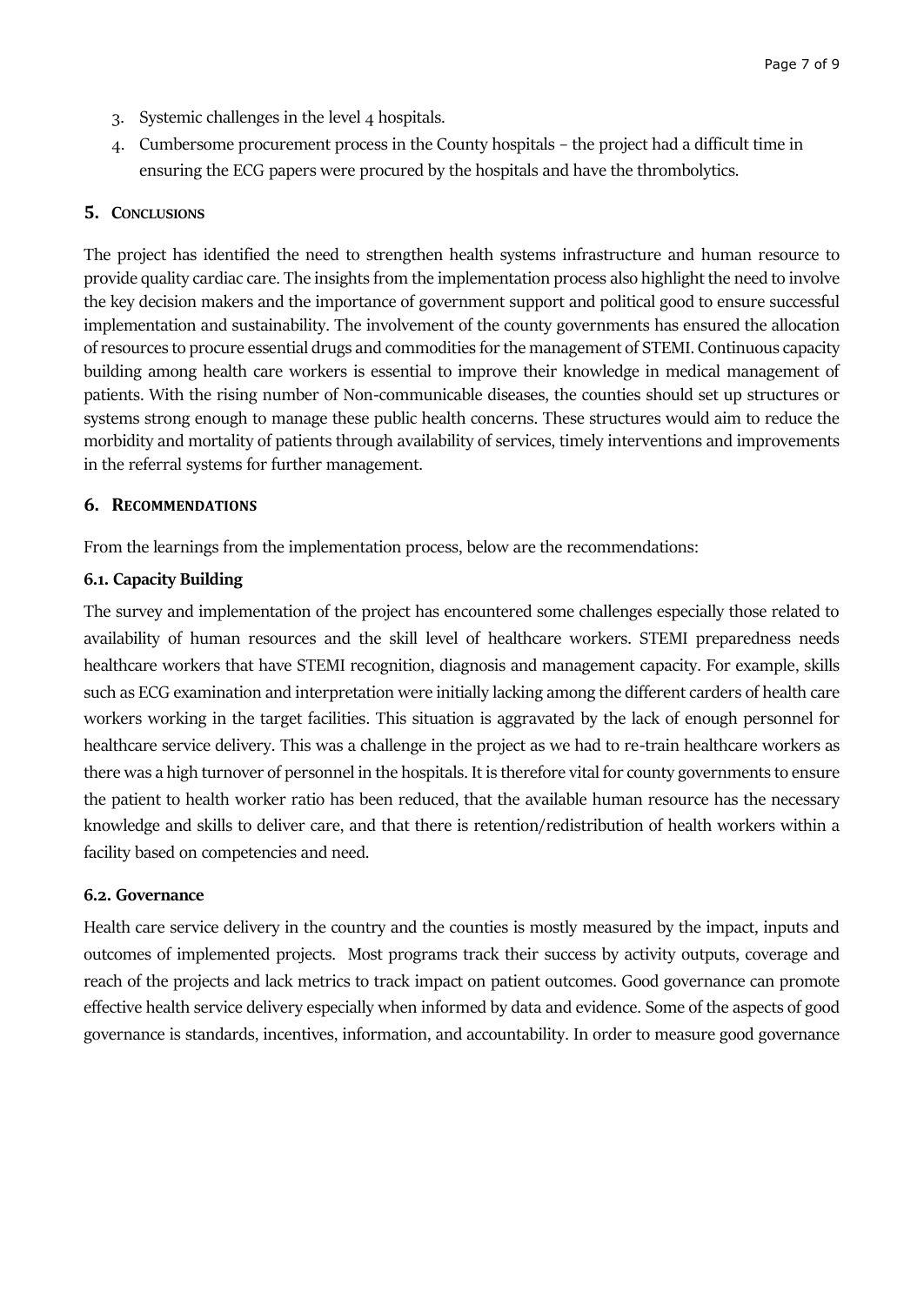on healthcare delivery, more focus should be put on performance rather than impact of the service. Improving performance of health care workers in the counties will raise the level of health output. In order to track good performance in service delivery, some of the things that need to put in place is continuous medical training for health care workers, clinical protocols such for STEMI management to be in place to guide health care workers on management and service coverage.

### **6.3. Proper implementation of policies**

Inadequacy in proper implementation of policies in health leads to a decrease in efficiency of health systems and indirectly affects health of the citizens of the country and the county as a whole. Therefore, for policies to be taken up, proper integration and training of healthcare workers need to be in place.

# **7. NEXT STEPS**

- 1. We have created modules for the ECG refresher courses for the three Counties to ensure knowledge on ECG diagnosis and interpretation is well understood and for sustainability of the project after the project has ended.
- 2. The end line survey has been set to take place end of January and data and reports will be availed before the projects ends.
- 3. Philips Foundation has granted a no cost Extension of 3 months to us as the project experienced delays in kicking off.
- 4. As part of the project closure, we will have a project review meeting with the stakeholders to review the projects impacts and bottlenecks and look at strategies of how the project can be implemented well in other Counties.